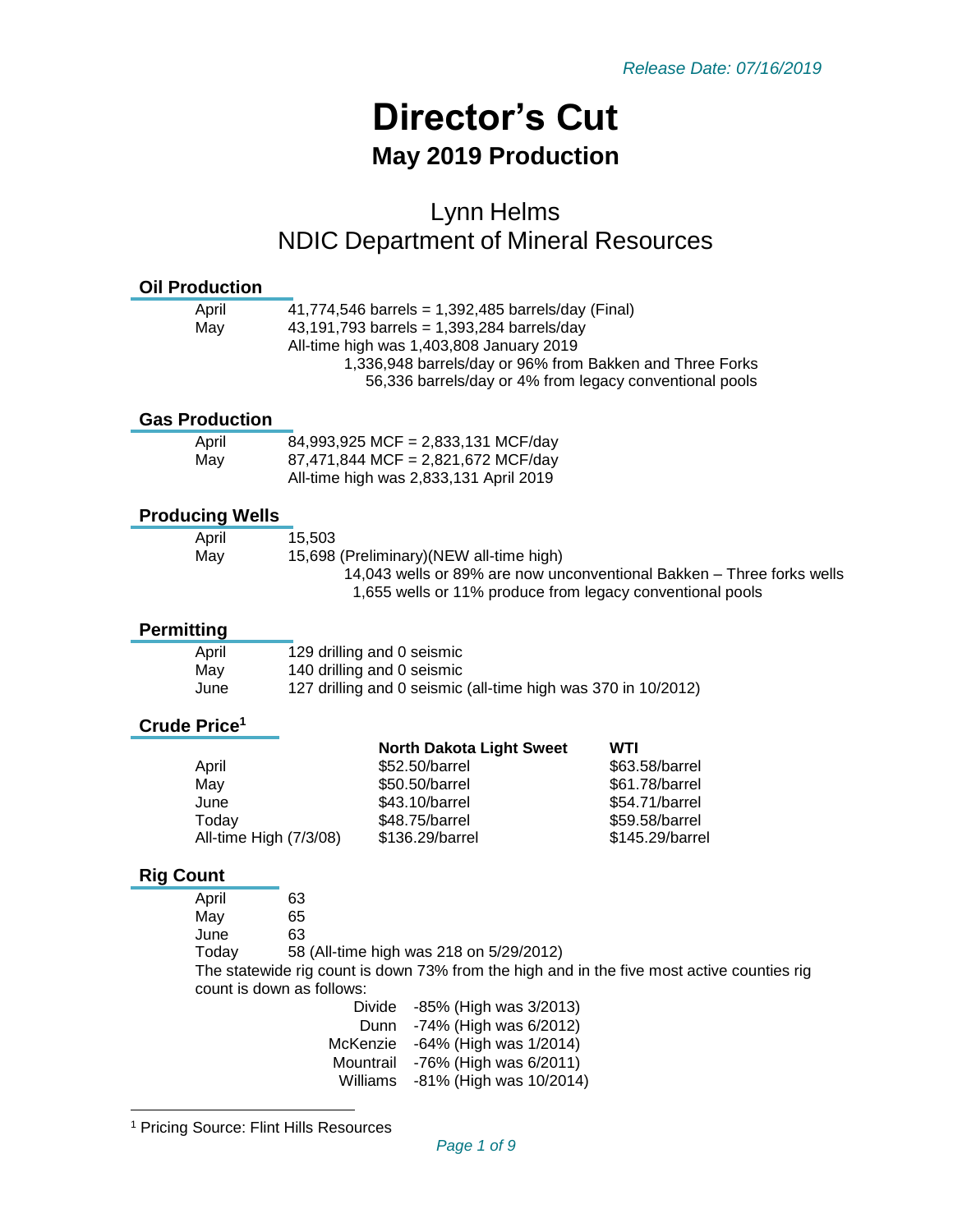| <b>Fort Berthold Reservation Activity</b> |  |
|-------------------------------------------|--|
|                                           |  |

|                                            | Total               | Fee Land            | <b>Trust Land</b>   |
|--------------------------------------------|---------------------|---------------------|---------------------|
| Oil Production                             | 315,155 barrels/day | 107,322 barrels/day | 207,833 barrels/day |
| <b>Drilling Rigs</b>                       |                     |                     |                     |
| <b>Active Wells</b>                        | 2.157               | 578                 | 1.579               |
| Waiting on<br>completion                   | 172                 |                     |                     |
| <b>Approved Drilling</b><br><b>Permits</b> | 456                 | 97                  | 359                 |
| <b>Potential Future</b><br>Wells           | 4 395               | 1.186               | 3.209               |

#### **Drilling and Completions Activity**

The drilling rig count was very stable in the mid-sixties for the first half of the year. Operators have shifted to incremental increases and decreases based on oil price, capital availability, gas capture, and completion crew availability. Operators have implemented plans to use 2-5 fewer rigs second half of 2019 based on oil price, capital availability, and infrastructure constraints.

The number of well completions has become variable again due to oil price, gas capture, workforce, and weather:

| March | 68 (Final)       |
|-------|------------------|
| April | 91 (Revised)     |
| May   | 94 (Preliminary) |

Over 99% of drilling now targets the Bakken and Three Forks formations.

From end of April to end of May:

- **•** Estimated wells waiting on completion<sup>2</sup> is 985 (Up 23)
- **Estimated inactive well count<sup>3</sup> is 1,556 (Down 69)**

Lower crude oil price, gas capture, workforce, and competition with the Permian and Anadarko shale oil plays for capital continue to limit drilling rig count. Utilization rate for rigs capable of 20,000+ feet is 55-65% and for shallow well rigs (7,000 feet or less) 40-50%.

Drilling permit activity is normal. Operators continue to maintain a permit inventory that will accommodate varying oil prices for the next 12 months.

Rigs actively drilling on federal surface in the Dakota Prairie Grasslands is unchanged at one.

 $\overline{\phantom{a}}$ 

 $2$  The number of wells waiting on completions is an estimate on the part of the director based on idle well count and a typical five year average. Neither the State of North Dakota, nor any agency officer, or employee of the State of North Dakota warrants the accuracy or reliability of this product and shall not be held responsible for any losses caused by this product. Portions of the information may be incorrect or out of date. Any person or entity that relies on any information obtained from this product does so at his or her own risk.

<sup>3</sup> Includes all well types on IA and AB statuses: **IA** = Inactive shut in >3 months and <12 months;

**AB** = Abandoned (Shut in >12 months)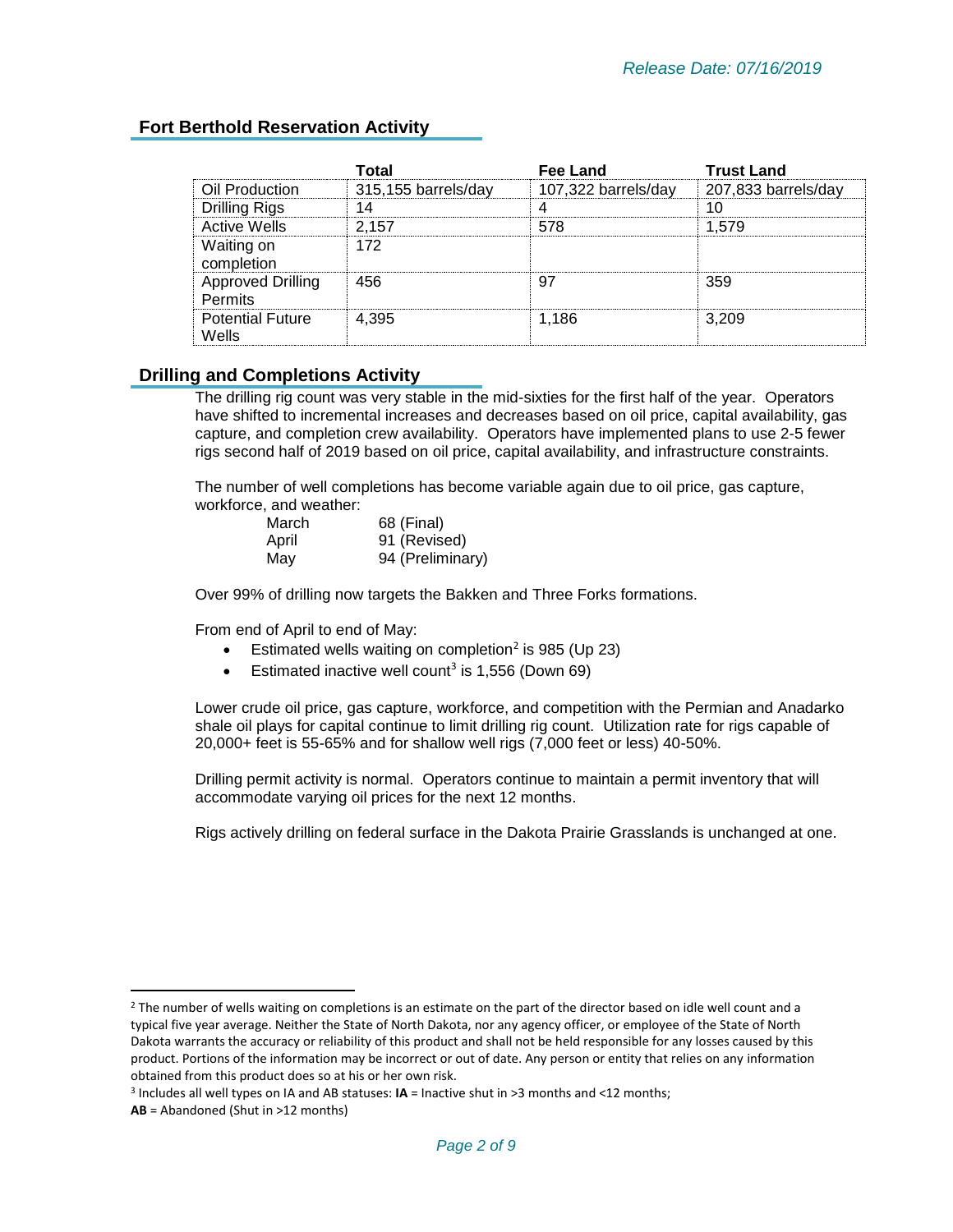#### **Seismic**

Seismic activity is very slow.

| <b>Active Surveys</b> | Recordina i | NDIC Reclamation Projects | : Remediating | Suspended |  |
|-----------------------|-------------|---------------------------|---------------|-----------|--|
|                       |             |                           |               |           |  |

#### **Gas Capture**

US natural gas storage increased to 5% below the five-year average indicating little potential for price improvement in the future. North Dakota shallow gas exploration could be economic at future gas prices but is not at the current price.

The price of natural gas delivered to Northern Border at Watford City is down \$.03 at \$1.95/MCF. This results in a current oil to gas price ratio of 25 to 1. The statewide gas flared volume from April to May decreased 15,700 MCF to 531,671 MCF per day and percent flared decreased to 18.6% with a Bakken capture percentage of 81%.

The historical high flared percent was 36% in 09/2011.

| April captured    | 68,632,848 MCF = 2,287,762 MCF/day                     |
|-------------------|--------------------------------------------------------|
| May captured      | 70,990,042 MCF = 2,290,001 MCF/day (NEW all-time high) |
| Statewide         | 81%                                                    |
| Statewide Bakken  | 81%                                                    |
| Non-FBIR Bakken   | 85%                                                    |
| FBIR Bakken       | 69%                                                    |
| Trust FBIR Bakken | 68%                                                    |
| Fee FBIR          | 74%                                                    |

The Commission has established the following gas capture goals:

| 74% | October 1, 2014 through December 31, 2014 |
|-----|-------------------------------------------|
| 77% | January 1, 2015 through March 31, 2016    |
| 80% | April 1, 2016 through October 31, 2016    |
| 85% | November 1, 2016 through October 31, 2018 |
| 88% | November 1, 2018 through October 31, 2020 |
| 91% | Beginning November 1, 2020                |

#### **Crude Oil Markets**

OPEC and Russia have agreed to production restrictions needed to balance Venezuela's export collapse, US sanctions on Iran, and the slowing world economy. Futures markets and EIA continue to anticipate crude oil oversupply through year end 2020. US crude oil inventories are now well above the long-term average but have decreased sharply three weeks in a row due to the high demand season.



Crude oil takeaway capacity including rail deliveries to coastal refineries is more than adequate, but Washington state Senate Bill 5579 threatens to disrupt 150,000-200,000 barrels per day.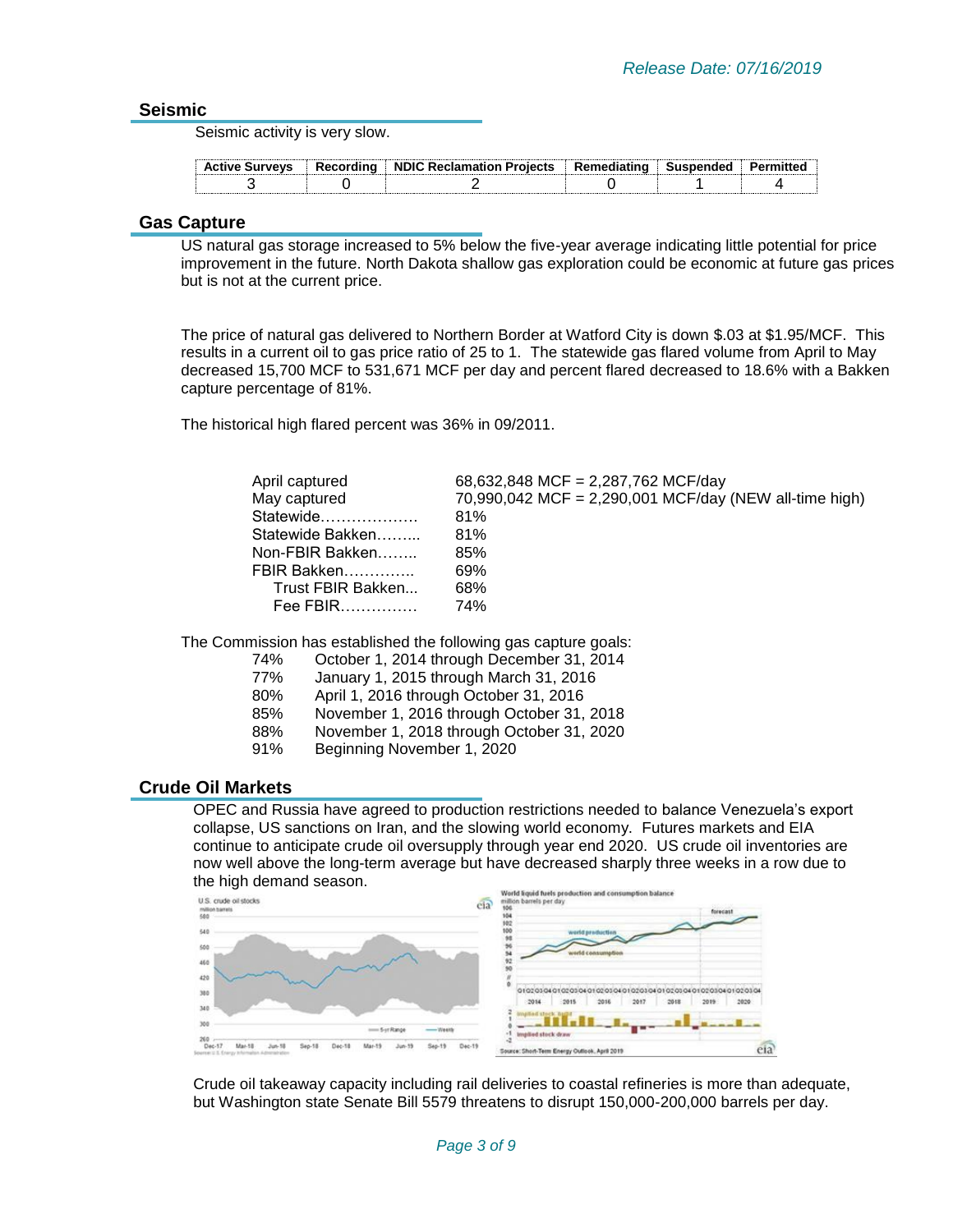### **Agency Updates**

#### **Bureau of Indian Affairs**

**BIA** has published a new final rule to update the process for obtaining rights of way on Indian land. The rule was published 11/19/15 and became effective 12/21/15. The final rule can be found at https://www.federalregister.gov/articles/2015/11/19/2015-28548/rights-of-way-on-indianland. On 3/11/16, the Western Energy Alliance filed a complaint and motion for a temporary restraining order and/or a preliminary injunction. On 4/19/16, the US District court for the District of North Dakota issued an order denying the motion for a preliminary injunction. New valuation requirements have resulted in increased delays since 1/1/19.

#### **Bureau of Land Management**

**BLM** published a new final rule 43 CFR Parts 3100, 3160 and 3170 to update and replace its regulations on venting and flaring of natural gas effective 1/17/16. The final rule can be viewed online at [https://www.blm.gov/programs/energy-and-minerals/oil-and-gas/operations-and](https://www.blm.gov/programs/energy-and-minerals/oil-and-gas/operations-and-production/methane-and-waste-prevention-rule)[production/methane-and-waste-prevention-rule.](https://www.blm.gov/programs/energy-and-minerals/oil-and-gas/operations-and-production/methane-and-waste-prevention-rule) North Dakota, Wyoming, Montana, Western Energy Alliance, and IPAA filed for a preliminary injunction to prevent the rule going into effect until the case is settled. A hearing in Casper, Wyoming was held 1/6/17. On 1/16/17 the court denied all of the petitioners' motions for preliminary injunctions. **On 2/3/17 the US House of Representatives voted 221-191 to approve a Congressional Review Act resolution against the rule.** On 3/28/17 President Trump issued an executive order which in part directs "The Secretary of the Interior shall review the following final rules, and any rules and guidance issued pursuant to them, for consistency with the policy set forth in section 1 of this order and, if appropriate, shall, as soon as practicable, suspend, revise, or rescind the guidance, or publish for notice and comment proposed rules suspending, revising, or rescinding those rules:". This rule is included in the list as item (iv). North Dakota plans to continue active participation in the litigation of this rule until the BLM takes final action eliminating the rule. **On 5/10/17 the Senate voted 51 to 49 against the CRA, allowing the rule to remain in effect.** On 6/27/17 U.S. D. Ct. Judge Skavdahl granted BLM's motion to extend the merits briefing schedule by 90 days, based on BLM's APA 705 stay and BLM's representations regarding its plans to reconsider the VF Rule. Opening briefs were filed 7/3/17. On 7/5/17 California and New Mexico sued BLM in the U.S. District Court for the Northern District of California, seeking a declaratory judgement that BLM's APA 705 stay was illegal and vacating the stay. The relief they request would vacate the stay of the January 2018 compliance et al deadlines, bringing them all back into force. BLM officials encouraged North Dakota to intervene. On 7/12/17 a group of NGOs including the Fort Berthold Protectors of Water and Earth Rights filed a separate suit against the BLM in federal court in the U.S. District Court for the Northern District of California, seeking a declaratory judgement that BLM's APA 705 stay was illegal and vacating the stay. California and New Mexico, along with various environmental groups, have challenged BLM's stay in the Northern District of California, and filed a motion for summary judgment on 7/26/17. On 8/24/17 North Dakota filed a response supporting BLM's motion, a motion to intervene, and a motion to change venue to Wyoming in an attempt to prevent all of the litigation regarding the timing of the Flaring Rule, including the future rulemakings further extending compliance deadlines that BLM has stated that it intends to publish, could end up in front of the magistrate judge in the Northern District of California instead of Judge Skavdahl in Wyoming. On 10/04/17 the federal magistrate judge in the Northern District of California granted the summary judgement motion by California, New Mexico, and several NGOs throwing out BLM's administrative and temporary postponement of several of the future rules compliance dates/obligations. On 10/05/17 the BLM issued a Federal Register Notice for a proposed rule that if finalized will delay certain requirements of the BLM Rule until January 17, 2019. North Dakota submitted comments to (1) support BLM's decision to delay certain compliance requirements and (2) continue to make the record that BLM exceeded its authority to promulgate the rule in the first place with particular emphasis on the specific/unique North Dakota considerations at issue. NDIC comments are available at [http://www.nd.gov/ndic/ic-press/dmr-blm-comments17-11.pdf.](http://www.nd.gov/ndic/ic-press/dmr-blm-comments17-11.pdf) BLM, the states of CA & NM, and the NGOs supporting the current final rule were granted an extension to file response briefs to December 11<sup>th</sup> in the WY court. Oral arguments are scheduled on December 18<sup>th</sup>. Judge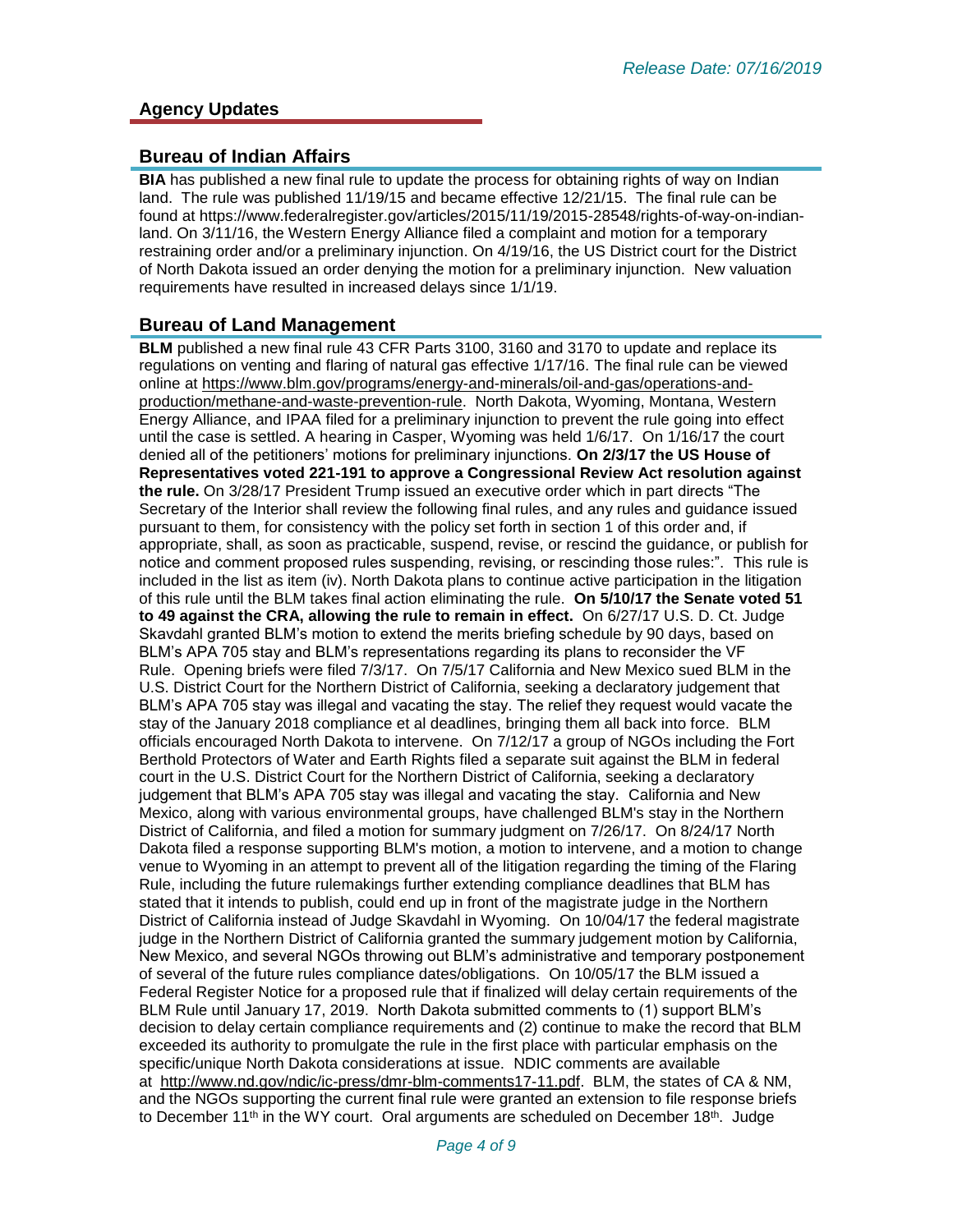Skavdahl has indicated he wishes to decide the merits of this case before the major compliance requirements of the current final rule take effect in January of 2018. On 11/29/17 North Dakota filed a response to industry petitioner's motion for a preliminary injunction supporting a preliminary or permanent injunction. On 12/4/17 USDOJ petitioned the 9<sup>th</sup> US Judicial Circuit Court in San Francisco to review and overturn the Northern District of California court's November decision ordering the US Bureau of Land Management to make oil and gas producers comply with the methane emissions requirements while the rules are being reviewed. Briefs in favor of the industry preliminary injunction motion are due on 12/18/17 and briefs responding to BLM's motion to stay the litigation are due on 1/5/18. On 12/7/17 BLM published a rule in the Federal Register delaying the methane regulation until January 2019, saying the previous rule is overly burdensome to industry. Officials said the delay will allow the federal Bureau of Land Management time to review the earlier rule while avoiding tens of millions of dollars in compliance costs to industry that may turn out to be unnecessary. On 12/19/17 BLM was sued by California, New Mexico, and a large group of NGOs in the Northern District of California federal court over the 12/7/17 rule extending certain compliance dates in BLM's 2016 Rule. The complaint requests that BLM's extension rule be set aside and the provisions it relates to reinstated. On 12/26/17 BLM filed a motion seeking to stay the litigation in the U.S. District Court case in WY and to vacate the January 5 briefing deadline, a motion in which the industry trade associations and Montana and Wyoming joined. North Dakota and Texas filed a short response on 12/27/17 asking the Court to deny the motion or allow until 1/12/18 to fully respond to BLM's holiday week motion. On 12/29/17 the Wyoming district court granted BLM's motion to stay the 2016 Rule challenge litigation. On 2/22/18 BLM published a new rule proposal to revise the 2016 final Waste Prevention Rule (also known as the venting and flaring rule). The proposed rule would eliminate duplicative regulatory requirements and re-establish long-standing requirements that the 2016 final rule sought to replace. While the proposed rule is open for public comment generally, the Federal Register notice specifically requests comment on ways that the BLM can reduce the waste of gas by incentivizing the capture, reinjection, or beneficial use of the gas. Public comments on this proposed rule were due to the BLM on or before 4/23/18. NDIC comments can be viewed at [http://www.nd.gov/ndic/ic-press/blm%20comments%20180417.pdf.](http://www.nd.gov/ndic/ic-press/blm%20comments%20180417.pdf) On 2/22/18 Judge Orrick in the Northern District of California entered a preliminary injunction against the BLM's "Suspension Rule" which suspended for one year certain compliance deadlines in BLM's Venting and Fairing Rule. Judge Orrick also denied North Dakota's motion to transfer the case to the District of Wyoming where Judge Skavdahl had stayed the original rule on the grounds that parties were protected by the Suspension Rule. The immediate effect of this decision was to reinstate the BLM Venting and Fairing Rule in full, along with compliance deadlines that became effective January 17, 2018, and remove the protections relied upon by Judge Skavdahl the District of Wyoming case. On 3/7/18 U.S. District Court Judge Skavdahl granted the North Dakota/Texas Motion to lift the stay in the challenge to the BLM's Venting & Flaring Rule. The California Court explicitly adopted North Dakota's central position in intervention - stating that "I express no judgment whatsoever in this opinion on the merits of the [V&F] Rule," showing great deference to Judge Skavdahl and the existing case in his Court and rejecting the California, NM, and NGOs request to uphold the V&F Rule. Judge Skavdahl's Lift Stay Order gives BLM until March 14 to file its response to North Dakota/Texas, as well as to the motions filed by Wyoming/Montana and Industry, with reply briefs due March 21. Wyoming/Montana are seeking a partial stay of the VF Rule under Section 705, and Industry is seeking a partial Preliminary Injunction of the Rule. On 4/4/18 U.S. District Judge Skavdahl issued an order granting Wyoming's request for a partial stay of the Rule under Section 705 of the APA. The Court's limited Stay Order provides immediate relief to industry, but the balance of the Rule, including BLM's unlawful exercise of authority over State and private mineral interests through an overinclusive application of communitization remains. The Court denied the North Dakota/Texas motion to move forward to complete briefing on the merits, and also denied industry's motion for a preliminary injunction. The Court expressed frustration with " the administrative dysfunction" reflected by this case as it ping-pongs between the District Courts of Wyoming and the N.D. of CA and BLM's various attempts to delay, rescind or replace the Rule, concluding that "going forward on the merits at this point remains a waste of judicial resources and disregards prudential ripeness concerns." On 4/5/18 15 NGOs filed a Notice of Appeal with the 10th Circuit. California & New Mexico followed suit on 4/5/18 and have now also filed an appeal with the 10th Circuit. On  $9/12/18$  North Dakota filed a brief in the 10<sup>th</sup> Circuit Court of Appeals urging the Court, if it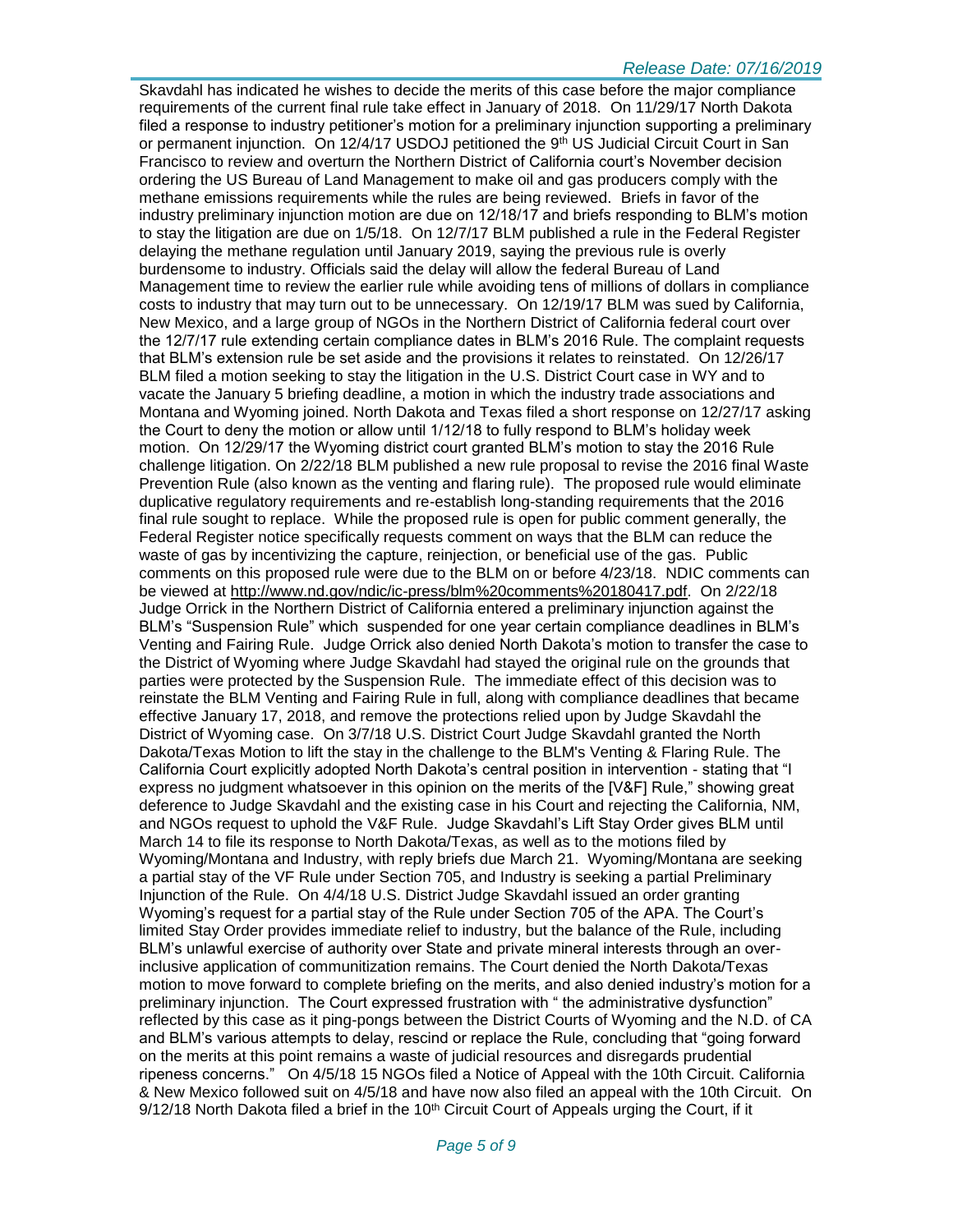chooses to reverse the Wyoming district court's Stay Order, to remand the case back to the Wyoming district court with direction to finish this protracted legal process by promptly proceeding to a ruling on the merits. On 9/18/18 BLM issued their final rule revising the Obama-era Waste Prevention Rule, also referred to as the venting and flaring rule. The new rule will better align venting and flaring regulations with President Trump's priorities on energy development, job creation, and reduced compliance costs. These changes will also allow BLM to recognize existing state regulatory efforts and avoid duplicative requirements. In response to comments and after further consideration, the BLM made the following modifications to the proposed rule in this final rule: (1) Clarification that the 24-hour limit on royalty-free flaring during downhole well maintenance and liquids unloading in § 3179.104 applies "per event"; (2) Addition of a standard for "applicable rules, regulations, or orders" of a State regulatory agency or tribe in § 3179.201(a); and (3) Addition of a provision allowing for tribes to seek BLM approval to have tribal rules apply in place of any or all of the provisions of subpart 3179. The revised rule goes into effect on 11/27/18. On 9/28/18 a coalition of 17 conservation and tribal citizen groups filed a lawsuit challenging the decision to revise the Bureau of Land Management's Waste Prevention Rule, stating that the rule violates a number of existing federal policies. The states of New Mexico and California also filed a lawsuit challenging BLM's action. The BLM and NDIC have reached an impasse on negotiations for an agreement to implement section 3179.201, but continue to communicate regarding possible ways to resolve the disagreement.

**BLM** revised final regulations for hydraulic fracturing on federal and Indian lands were published in the CFR on 3/26/15 and they were scheduled to go into effect 6/24/15. North Dakota, Colorado, Utah, Wyoming, Western Energy Alliance, and IPAA filed for a preliminary injunction to prevent the rules going into effect until the case is settled. Following a lengthy hearing in Casper, Wyoming on 6/23/15, the court issued a stay on the rules. On 9/30/15 the court granted a preliminary injunction, preventing the rules from being enforced until litigation on the rule is final. The 10<sup>th</sup> Circuit Court of Appeals issued an order  $3/10/16$  denying the industry alternative motion for a stay. On 6/21/16 the court found the rule to be unlawful and ordered it set aside. The plaintiffs filed a motion with the US Court of Appeals for the Tenth Circuit to dismiss the appeal of the preliminary injunction. The Department of Justice on behalf of the BLM and the intervening environmental groups filed an appeal of the decision on the rule and oppose the motion to dismiss the appeal of the preliminary injunction. The North Dakota Response Brief to the US Court of Appeals for the Tenth Circuit was filed 9/15/16. NDIC comments on the rule can be found at [http://www.nd.gov/ndic/ic-press/BLM-comments-120625.pdf.](http://www.nd.gov/ndic/ic-press/BLM-comments-120625.pdf) On 3/28/17 President Trump issued an executive order which in part directs "The Secretary of the Interior shall review the following final rules, and any rules and guidance issued pursuant to them, for consistency with the policy set forth in section 1 of this order and, if appropriate, shall, as soon as practicable, suspend, revise, or rescind the guidance, or publish for notice and comment proposed rules suspending, revising, or rescinding those rules". This rule is included in the list as item (i). On 5/4/2017 BLM filed a request asking the court to hold the appeal in abeyance as it will "soon" initiate a rulemaking process to revise or rescind the 2015 Rule, that it had the authority to issue the Rule, but conceding that the Rule does not reflect BLM's current priorities or policies, as reflected in certain recent Presidential Executive Orders. After the BLM submitted its filings the 10th Circuit Court Appeals immediately directed the petitioners (including North Dakota) and the intervenors to file briefs by 6/5/17 to respond to BLM's position. Two amicus groups that submitted merits briefs (the law school professors and former DOI officials) filed supplemental amicus briefs on the questions posed by the Court following the change of Administrations. The Court's Supplemental Order authorized the filing of these additional amicus briefs. Both briefs seek to capitalize on the BLM's continued insistence that it had the authority to issue the Rule (but concede that the 2015 HF Rule does not reflect BLM's current priorities or policies as reflected in certain recent Presidential Executive Orders). The two amicus groups solicit the Court to rule on the merits of the BLM and NGO appeals and to overturn the District Court decision, actually asking the Court to issue an advisory opinion on the BLM's authority. In addition to addressing the NGO arguments, North Dakota will respond to these two briefs in the context that all three parties are asking the Court to do what it is prohibited from doing by Article III of the U.S. Constitution. North Dakota filed a response brief 6/20/17 in support of the BLM action to put the rule in abeyance and take final action vacating the rule. Oral arguments before the  $10<sup>th</sup>$  Circuit took place 7/27/17. A recording of the oral arguments is now available on the home page of the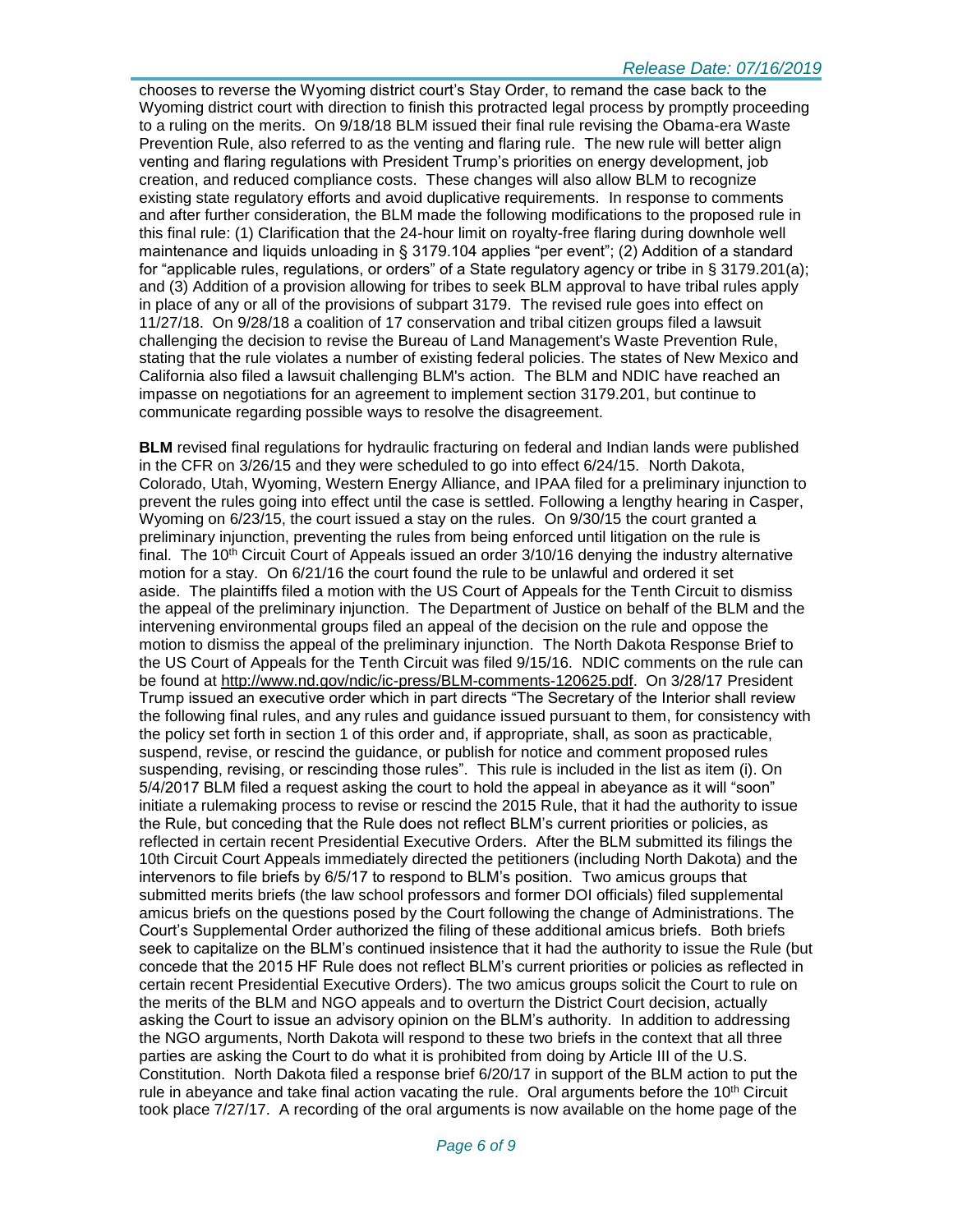#### *Release Date: 07/16/2019*

court's website [http://www.ca10.uscourts.gov.](https://urldefense.proofpoint.com/v2/url?u=http-3A__www.ca10.uscourts.gov&d=DwMGaQ&c=2s2mvbfY0UoSKkl6_Ol9wg&r=-wqsZnBxny594KY8HeElow&m=Ul_VtJUX6iW5pvHjCcBxUWtskC0F4Dhry3sPtcEHvCw&s=laRHiLDv5w8otcQWQjpn82WMieoB2AZ-Q4M1LFQPL5s&e=) NDIC filed comments supporting BLM's rescission of the rule that can be found at [http://www.nd.gov/ndic/ic-press/dmr-blm-comment17-9.pdf.](http://www.nd.gov/ndic/ic-press/dmr-blm-comment17-9.pdf) On 09/21/17 the 10th Circuit issued a split (2-1) decision to dismiss the appeals as prudentially unripe, vacate the district court's judgment invalidating the rule, and remand with instructions to dismiss the underlying action without prejudice. Appellees State of North Dakota, State of Colorado, State of Utah, and State of Wyoming's filed a Petition for Panel Rehearing And/Or Request for En Banc Determination on 11/03/17. On 11/06/17 the court ordered the appellants to file a response to the Petition on or before 11/20/2017. The En Banc rehearing request was denied. The  $10<sup>th</sup>$  circuit court has not yet issued its mandate ending the current round of litigation in the Wyoming District court. The Ute tribe filed a motion on 1/12/18 asking the court to dismiss the appeals as moot based on the publication of the rescission rule and leave the WY court decision to vacate the rule in place. The court ordered the DOJ and BLM to file a response by 1/22/18. On 12/29/17 BLM published a final rule rescinding the 2015 Hydraulic Fracturing rules with 2 exceptions 1) the rule does not restore language requiring pre-approval of non-routine hydraulic fracturing operations and 2) the rule does not rescind changes to 43 CFR 3160 due to other rules published between 3/26/15 and 12/29/17 (electronic filing and venting & flaring rules). On 2/7/18 North Dakota filed a reply in support of its motion to dismiss the original rule appeal as moot pursuant to Federal Rule of Appellate Procedure 27(a)(4), and request that the Court should not issue the mandate, nor vacate the District Court's judgment based on two new and important developments: (1) on December 29, 2017, the Bureau of Land Management (BLM) promulgated a final rule rescinding the Hydraulic Fracturing Rule ("HF Rule"), and (2) on January 24, 2018, the Citizen Group Intervenors challenged the repeal of the HF Rule ("HF Repeal Rule") in the U.S. District Court for the Northern District of California.

**BLM** On 8/9/17 the DOI Interior board of Land Appeals stayed drilling on the Slawson Torpedo wells. The MHA Nation appealed the BLM decision to grant drilling permits because the well pad is located 600 feet from Lake Sakakawea although a 2012 tribal law requires the wells be 2,640 feet from the lake. The spacing unit for the wells contains private, federal, and state minerals while the surface location is on private land within the boundaries of the Fort Berthold Reservation. On 8/15/17 U.S. District Court Judge Daniel Hovland granted Slawson's request to continue drilling and on 8/29/17 extended the order allowing drilling to continue until another hearing on the matter is held. On 6/21/18 the Mandan, Hidatsa and Arikara Nation sued the U.S. Department of the Interior challenging a decision from the agency's Office of Hearing and Appeals that the tribe said approved drilling near a lake within the boundaries of the nation's Fort Berthold Indian Reservation. Among other things, the nation asked for "an order setting aside and vacating the director's decision and holding that the eight [applications for permit to drill] must be denied because they are within 1,000 feet of Lake Sakakawea, the source of the MHA Nation's drinking water; or in the alternative reinstituting the board's stay order and remanding the case back to the Department of the Interior for reconsideration." Slawson intervened in the case and moved to have the appeal transferred to the U.S. District Court in North Dakota. The court granted Slawson's motion and the appeal was transferred to the U.S. District Court in North Dakota, where it is currently pending.

#### **Environmental Protection Agency**

**EPA** On 08/21/2018 the U.S. Environmental Protection Agency (EPA) proposed a new rule to reduce greenhouse gas (GHG) emissions from existing coal-fired electric utility generating units and power plants across the country. This proposal, entitled the Affordable Clean Energy (ACE) Rule, establishes emission guidelines for states to use when developing plans to limit GHGs at their power plants. The ACE Rule replaced the prior administration's Clean Power Plan (CPP) and instead empowers states, promotes energy independence, and facilitates economic growth and job creation. Pursuant to President Trump's Executive Order 13873, which directed Federal agencies to review burdensome regulations, the EPA undertook a review of the CPP. Many believed the CPP exceeded EPA's authority under the Clean Air Act, which is why 27 states, 24 trade associations, 37 rural electric co-ops, and three labor unions challenged the rule. The Supreme Court issued an unprecedented stay of the rule. The proposal was published in the Federal Register on 8/31/18 and EPA will take comment on the proposal for 60 days (until 10/30/18) and will hold a public hearing. More information is available at [https://www.epa.gov/stationary-sources-air-pollution/proposal-affordable-clean-energy-ace-rule.](https://www.epa.gov/stationary-sources-air-pollution/proposal-affordable-clean-energy-ace-rule)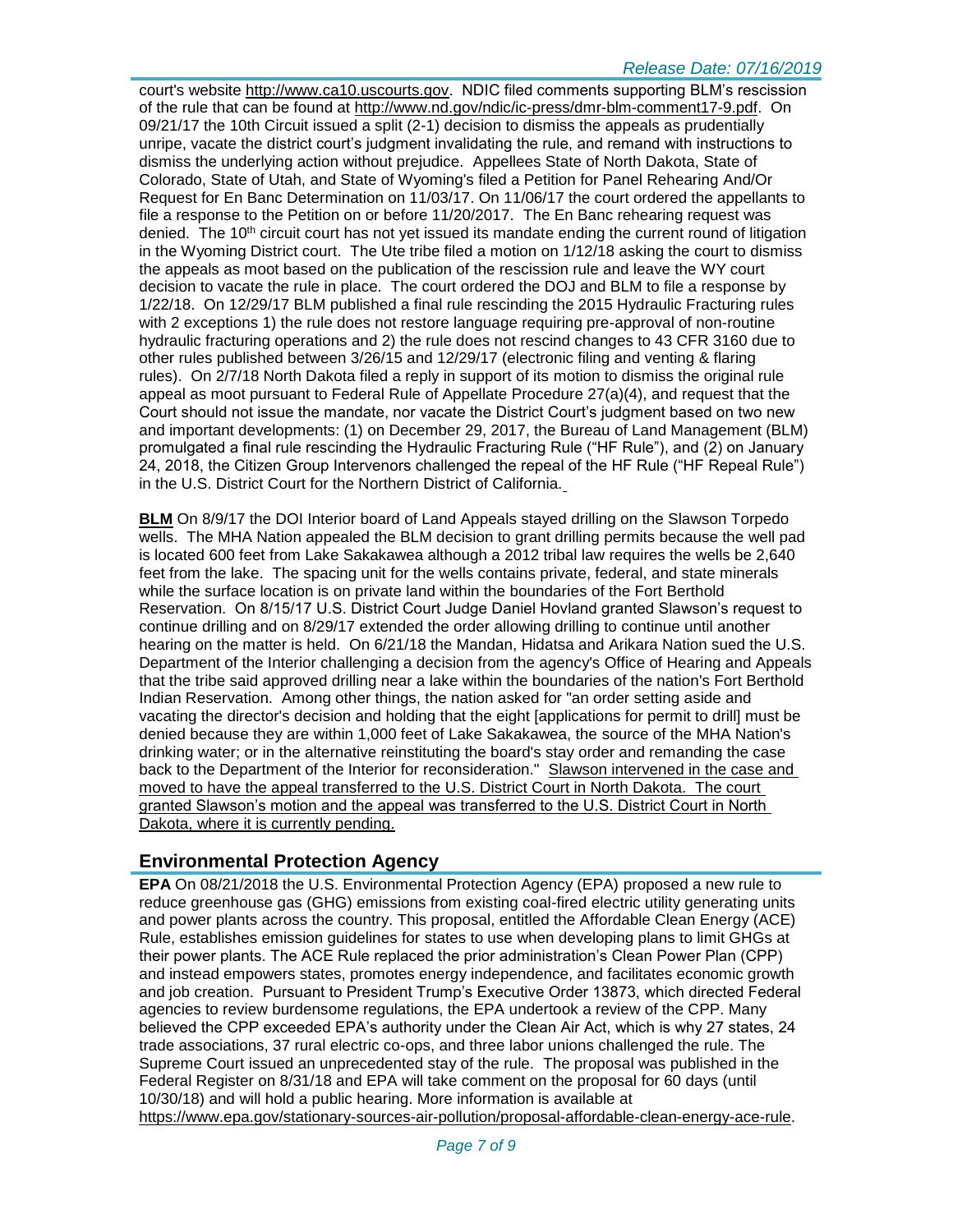**EPA** On 08/24/18 Trump administration officials at EPA announced they are phasing out the agency's enforcement focus on animal waste pollution and the oil and gas industry. Enforcement chief Susan Bodine said she wants to shift the focus away from oil and gas as a sector deserving of extra scrutiny and toward prioritizing broad environmental problems, such as air pollution.

**EPA** On 6/3/16 the final rule proposing a suite of changes to Clean Air Act permitting requirements for new and modified emissions sources in the oil and natural gas industry was published in the Federal Register. On 6/29/16 the NDIC decided to file a Petition for Review with the US Appeals Court for the District of Columbia to defend the state's sovereign jurisdiction over oil and gas regulation. Thirteen other states have joined this effort. North Dakota declined the standard offer to explore settlement through the court's mediation program. The proposed actions and NDIC comments are as follows:

o Proposed New Source Performance Standards – Docket ID number EPA-HQ-OAR-2010- 0505. NDIC comments can be found at [http://www.nd.gov/ndic/ic-press/EPA-HQ-OAR-2010-](http://www.nd.gov/ndic/ic-press/EPA-HQ-OAR-2010-0505.pdf) [0505.pdf](http://www.nd.gov/ndic/ic-press/EPA-HQ-OAR-2010-0505.pdf)

o Draft Control Techniques Guidelines – Docket ID number: EPA-HQ-OAR-2015-0216. NDIC comments can be found at<http://www.nd.gov/ndic/ic-press/EPA-HQ-OAR-2015-0216.pdf> o Proposed Source Determination Rule – Docket ID number: EPA-HQ-OAR-2013-0685. NDIC comments can be found at<http://www.nd.gov/ndic/ic-press/EPA-HQ-OAR-2013-0685.pdf> o Proposed Federal Implementation Plan for Implementing Minor New Source Review Permitting in Indian Country – Docket ID number: EPA-HQ-OAR-2014-0606. NDIC comments can be found at<http://www.nd.gov/ndic/ic-press/EPA-HQ-OAR-2014-0606.pdf>.

North Dakota et al. and EPA have filed motions to govern further proceedings and briefing schedules. On 3/28/17 President Trump issued an executive order which in part directs "The Administrator shall review the final rule entitled "Oil and Natural Gas Sector: Emission Standards for New, Reconstructed, and Modified Sources," 81 Fed. Reg. 35824 (November 3, 2016), and any rules and guidance issued pursuant to it, for consistency with the policy set forth in section 1 of this order and, if appropriate, shall, as soon as practicable, suspend, revise, or rescind the guidance, or publish for notice and comment proposed rules suspending, revising, or rescinding those rules." On 4/7/17 EPA filed a motion to hold the cases in abeyance. On 6/8/17 the NGO environmental groups challenged EPA's November 5th decision to issue a 90 day stay of the Rule's upcoming implementation dates. The NGOs argue that EPA's justifications for its stay (onerous implementation costs and excessive state administrative burdens) of the Rule were already raised and rejected by EPA during EPA's original rulemaking and that the requirements of a "judicial stay" are not met. The NGO's action is a new case, filed in the D.C. Circuit. They have also filed an emergency motion asking the Court to immediately vacate EPA's decision. On November 3 the DC Circuit court issued a 2:1 decision granting the NGO petition and vacating EPA's 90 day stay of the rule. North Dakota filed an amicus brief in support of the EPA stay. On 7/13/17 the same DC Circuit court granted an EPA motion to recall the mandate and granting 14 days for then EPA to seek reconsideration or review by the full court. API and WVA along with other states filed petitions for rehearing en banc, but on 8/10/17 the entire DC Circuit issued an order denying the API and WVa et al States petitions. EPA now proposes a 2-year stay of certain provision in the oil and gas NSPS. North Dakota filed comments on 8/9/17 in support of the proposed 2-year stay. On 11/8/17 EPA published a Federal Register notice request for supplemental comments relating to the current Administration's efforts to change course on the oil and gas sector methane regulations put in place by the Obama Administration. North Dakota did not submit additional comment to EPA because the North Dakota comments submitted on 8/9/17 correctly advocate that EPA's rationale for the two year stay also justifies outright repeal of the original Rule, so it justifies a two year stay. On 9/11/18 EPA proposed targeted improvements to the 2016 New Source Performance Standards for the oil and gas industry that streamline implementation, reduce duplicative EPA and state requirements, and significantly decrease unnecessary burdens on domestic energy producers. This oil and gas targeted improvements package is expected to save up to approximately \$484 million in regulatory costs from 2019 – 2025 or \$75 million annually. More detailed information including how to comment can be found at [https://www.epa.gov/sites/production/files/2018-](https://www.epa.gov/sites/production/files/2018-09/documents/oil_and_gas_technical_proposal_fact_sheet.9.11.18_0.pdf)

[09/documents/oil\\_and\\_gas\\_technical\\_proposal\\_fact\\_sheet.9.11.18\\_0.pdf.](https://www.epa.gov/sites/production/files/2018-09/documents/oil_and_gas_technical_proposal_fact_sheet.9.11.18_0.pdf)